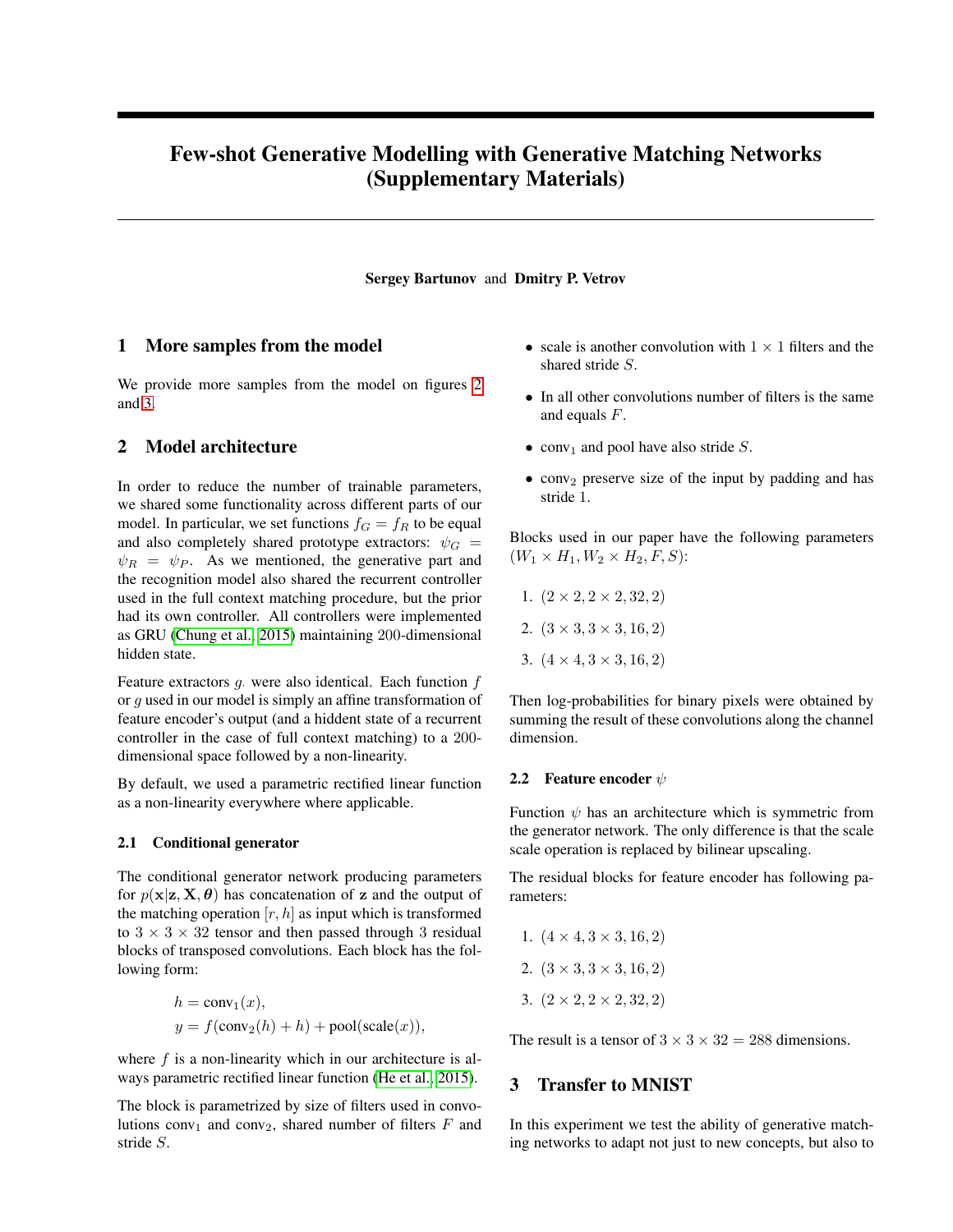a new *domain*. Since we trained our models on  $28 \times 28$ resolution for Omniglot it should be possible to apply them on MNIST dataset as well. We used the test part of MNIST to which we applied a single random binarization.

Table [1](#page-4-2) contains estimated predictive likelihood for different models. Qualitative results from the evaluation on Omniglot remain the same. Although transfer to a new domain caused significant drop in performance for all of the models, one may see that generative matching networks still demonstrate the ability to adapt to conditioning data. At the same time, average matching does not seem to efficiently re-use the conditioned data in such transfer task since relative improvements in expected conditional log-likelihood are rather small. Apparently, the model trained on a oneclass datasets also learned highly dataset-dependent features as it actually performed even worse than the model with  $C_{\text{train}} = 2$ .

We also provide conditional samples on figure [1.](#page-2-1) Both visual quality of samples and test log-likelihoods are significantly worse comparing to Omniglot which can be caused by a visual difference of the MNIST digits from Omniglot characters. The images are bolder and less regular due to binarization. [Edwards & Storkey](#page-4-3) [\(2016\)](#page-4-3) suggest that the quality of transfer may be improved by augmentation of the training data, however for the sake of experimental simplicity and reproducibility we resisted from any augmentation.

# 4 Evaluation of the neural statistician model

The neural statistician model falls into the category of models with global latent variables which we describe in section 2.2. The conditional likelihood for this model has the following form:

<span id="page-1-0"></span>
$$
p(\mathbf{x}|\mathbf{X}) = \int p(\boldsymbol{\alpha}|\mathbf{X}) \int p(\mathbf{z}|\boldsymbol{\alpha}) p(\mathbf{x}|\boldsymbol{\alpha}, \mathbf{z}) d\mathbf{z} d\boldsymbol{\alpha}.
$$
 (1)

This quantity is hard to compute since it consists of an expectation with respect to the true posterior over global variable  $\alpha$ . In our evaluation we have tried three different strategies for computing the above-mentioned integral.

First, we used self-normalizing importance sampling to directly estimate  $p(\mathbf{x}|\mathbf{X}, \boldsymbol{\theta})$  as

$$
\hat{p}(\mathbf{x}|\mathbf{X}, \boldsymbol{\theta}) = \frac{\sum_{s=1}^{S} w_s p(\mathbf{x}, \mathbf{z}^{(s)}|\boldsymbol{\alpha}^{(s)}, \boldsymbol{\theta})}{\sum_{s=1}^{S} w_s},
$$
\n
$$
w_s = \frac{p(\boldsymbol{\alpha}^{(s)}, \mathbf{X}, \mathbf{Z}^{(s)}|\boldsymbol{\theta})}{q(\boldsymbol{\alpha}^{(s)}|\mathbf{X}, \boldsymbol{\phi})q(\mathbf{Z}^{(s)}, \mathbf{z}^{(s)}|\mathbf{X}, \mathbf{x}, \boldsymbol{\alpha}^{(s)}, \boldsymbol{\phi})},
$$

with samples  $\alpha^{(s)}$  and  $z^{(s)}$  obtained from the recognition model. We observed somewhat contradictory results such as non-monotonic dependency of the estimate on the size of conditioning dataset. The diagnostic of the effective sample size suggested that the recognition model is not well suited as proposal for the task.

Another strategy was to sequentially estimate  $p(\mathbf{X}_{\leq t}, \theta)$ and then use the equation

$$
p(\mathbf{x}_t|\mathbf{X}_{< t}, \boldsymbol{\theta}) = \frac{p(\mathbf{x}_t, \mathbf{X}_{< t}|\boldsymbol{\theta})}{p(\mathbf{X}_{< t}|\boldsymbol{\theta})},
$$

which appeared to as unreliable as the previous strategy.

Finally, we decided to use the approximate posterior  $q(\alpha|X)$  in equation [\(1\)](#page-1-0) that was learned together with the model instead of the exact one. Practically, one can almost never access the true posterior and when using the model would rather resort to the recognition model. Hence, the resulting approximate predictive distribution and the corresponding estimate is aligned with practical usage of the model and is often considered in the literature [\(Snelson &](#page-4-4) [Ghahramani, 2005;](#page-4-4) [Jaakkola & Jordan, 2000\)](#page-4-5). Fortunately, the approximate posterior is easy to sample from by construction, being a multivariate Normal distribution. The final estimate was computed as:

$$
\hat{p}(\mathbf{x}|\mathbf{X}, \boldsymbol{\theta}) = \sum_{s=1}^{S} \frac{w_s p(\mathbf{x}, \mathbf{z}^{(s)}|\boldsymbol{\alpha}^{(s)}, \boldsymbol{\theta})}{S},
$$

$$
w_s = \frac{p(\mathbf{z}^{(s)}|\boldsymbol{\alpha}^{(s)}, \boldsymbol{\theta})}{q(\mathbf{z}^{(s)}|\mathbf{x}, \boldsymbol{\alpha}^{(s)}, \boldsymbol{\phi})},
$$

where samples are, again, obtained from the recognition model.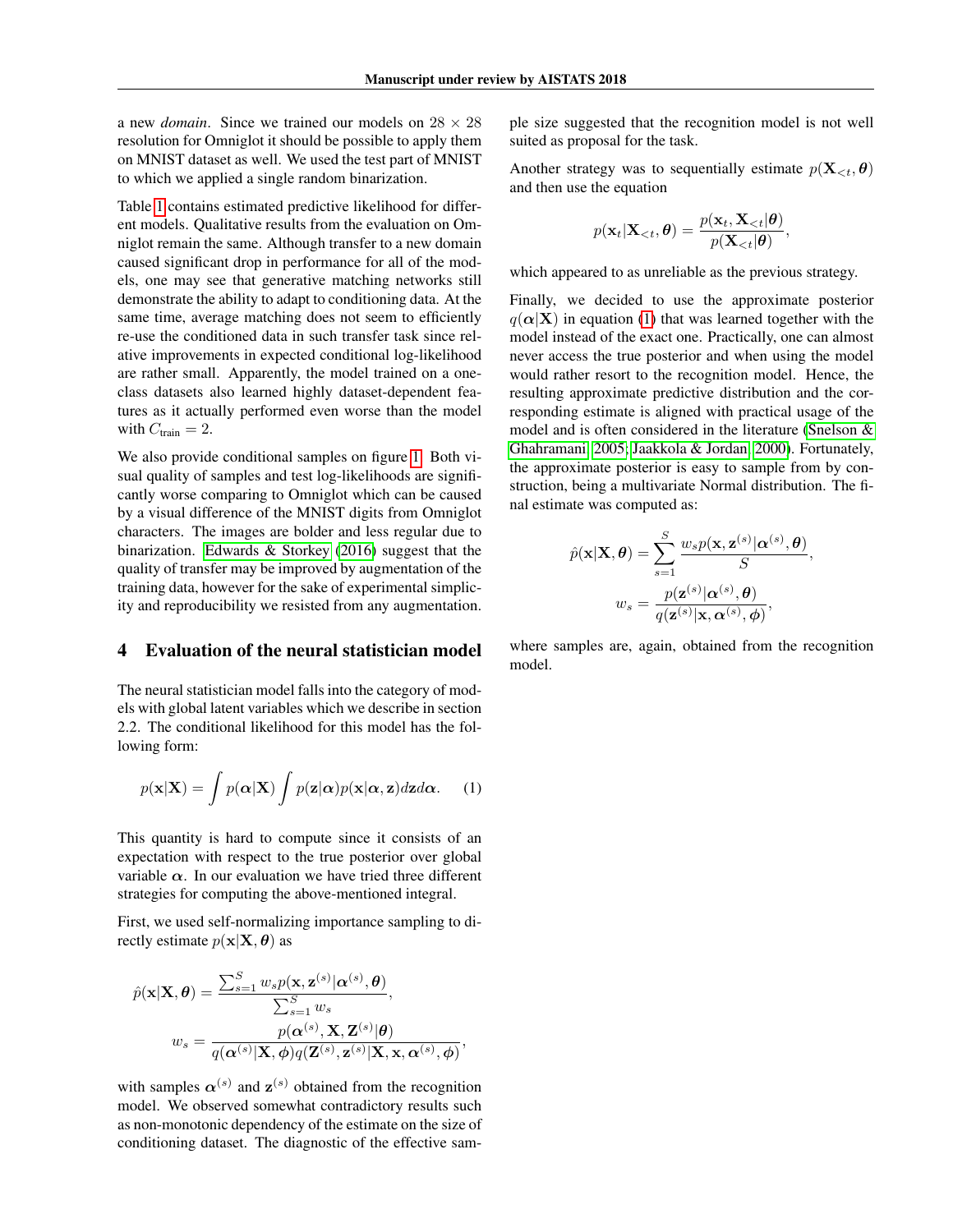<span id="page-2-1"></span>

Figure 1: Conditionally generated samples on MNIST. Models were trained on the train part of Omniglot. Format of the figure is similar to fig. 2 in the main paper.

<span id="page-2-0"></span>

Figure 2: Additional conditionally-generated samples from the GMN, no pseudo-inputs used.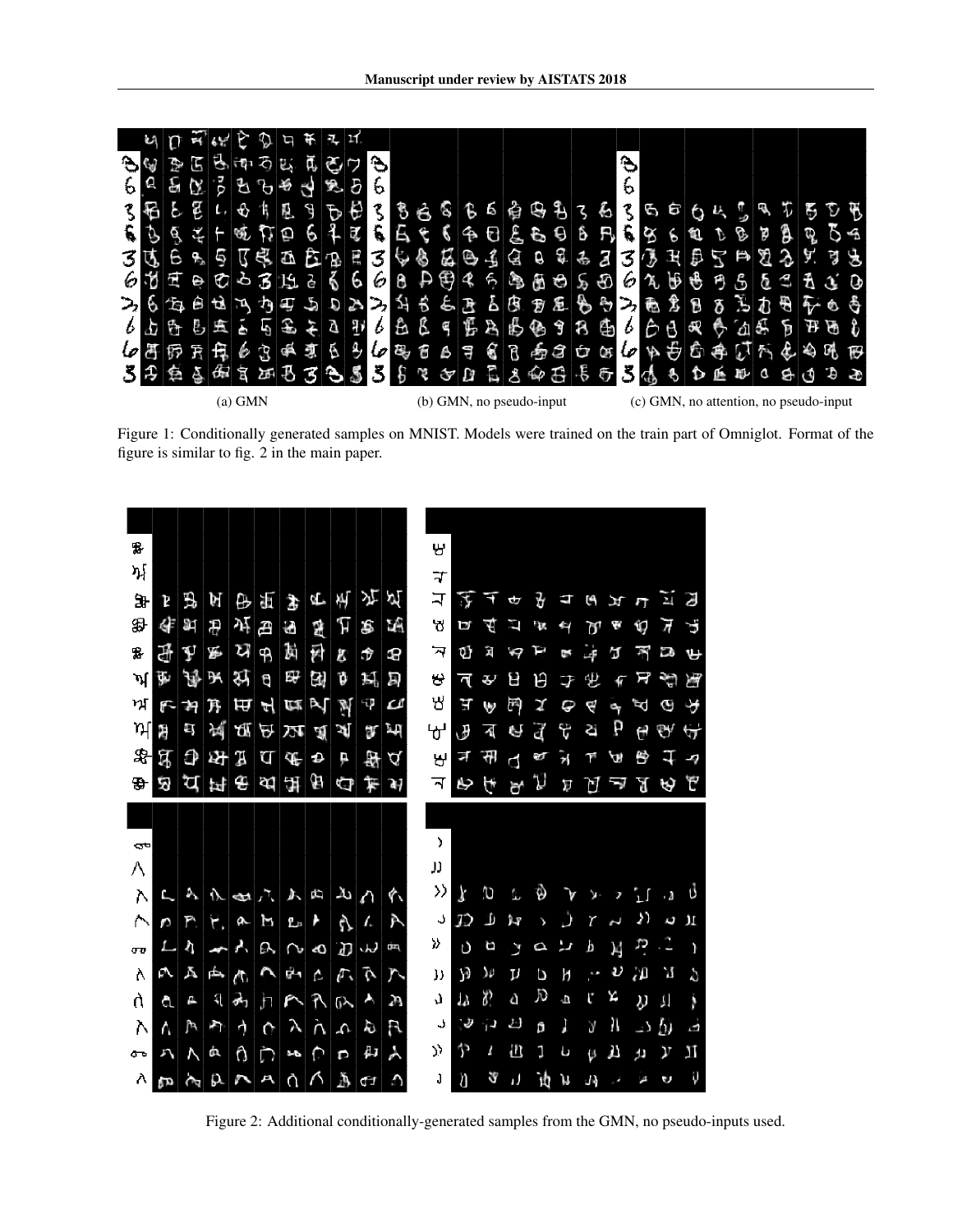<span id="page-3-0"></span>

Figure 3: Additional conditionally-generated samples from the GMN, one pseudo-input used